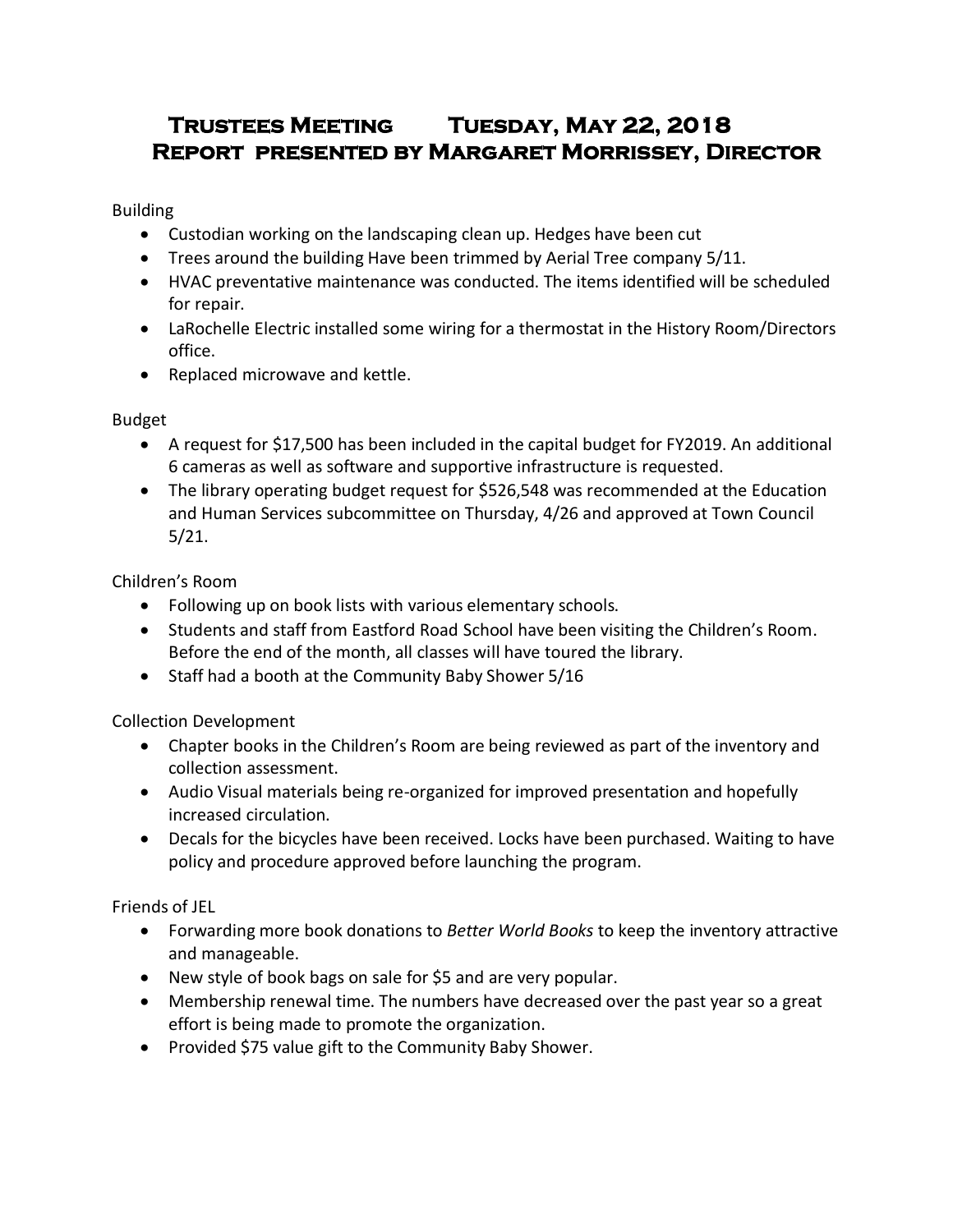**Gifts** 

- Memorial donations of \$235 in the memory of the late Christopher Crosbie have been received
- The William Booth family has donated a portrait of Theodore Harrington, recently restored, to the Jacob Edwards Library with the understanding it will be installed on public view.

## Grants

 Grant request to the Southbridge Lions Club for funding of EnChroma, glasses that correct 80% of colorblindness. If approved, the glasses would be available to use in the library for patrons to try prior to considering for purchase.

# Internship

**•** Peter Williams is an MLIS student at Clarion University will do his internship here  $7/6$  – 8/15. Peter worked as a job coach with SWCEC and used to bring his students to JEL to volunteer for many years.

## Media

- Adult Services Librarian and Library Director attended the Open House at Southbridge Community TV offices 5/10. Staff had the opportunity to meet the SCTV team in person and extend our gratitude for the service they provide JEL broadcasting material.
- Significant coverage being received from Southbridge Evening News, Citizen Chronicle, Focused on Southbridge and SCTV, assisting in promoting the library and our programs to a wider audience.

# Meetings

- Staff has been attending in person and webinar presentations on the upgrades to the Evergreen ILS software offered by C/WMARS
- Attended CHNA5 on 4/27.
- Met with some of the parties involved with Summer Feeding to discuss organization of Backpack Program at JEL

# Programs

- Tony Pioppi presented a lively presentation on his latest book 4/30.
- Students from Wild Vine Studios presented their work and a reception was held 5/3
- Library Box Office screened *Victoria and Abdul* 5/10. Nine people attended.
- Horticultural Consultant Christie Higginbottom presented her program on "*The Art and Science of the Tomato*" 5/17. The program was sponsored by Friends of JEL and recorded for SCTV. A handout is available at JEL for those who missed the presentation.
- Central MA author Tracey L Ryan presented her first book "*Wicked Game of the Hunter*" the first in a mystery series 5/21.